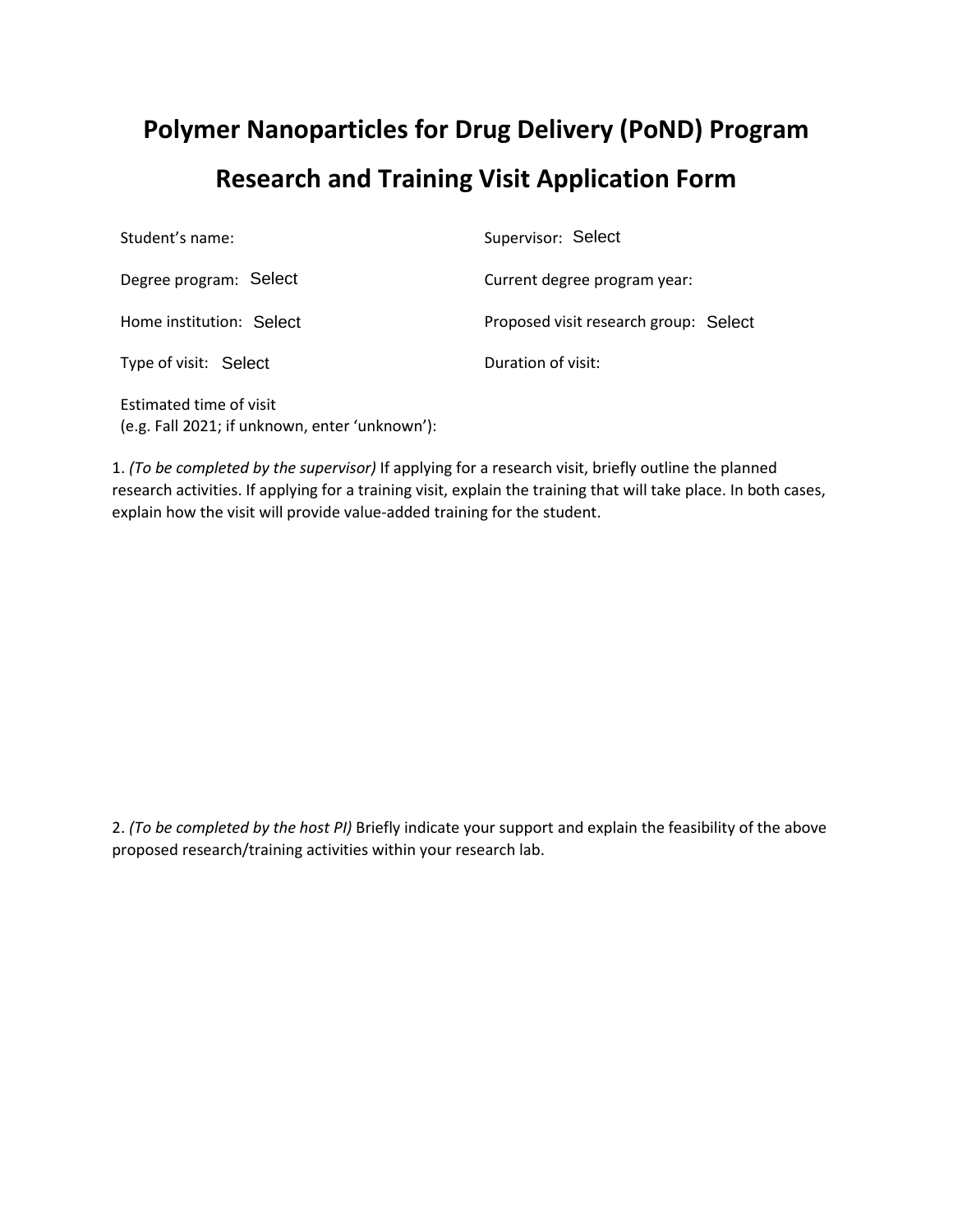3. *(To be completed by the student)* How much money will you need for a successful completion of a research/training visit at the proposed institution? Justify your proposed expenses and give a break down of the expenses (please see instructions on the next page).

| Applicant's signature                                                                                                                                              | Supervisor's signature | Host PI's signature |  |
|--------------------------------------------------------------------------------------------------------------------------------------------------------------------|------------------------|---------------------|--|
| Date                                                                                                                                                               | Date                   | Date                |  |
| $accepted$ $\left($<br>rejected<br>This mobility travel application has been reviewed and is<br>Final spending approval must be obtained before booking your trip. |                        |                     |  |
| PoND program financial officer                                                                                                                                     | PoND program director  |                     |  |
| Date                                                                                                                                                               | Date                   |                     |  |